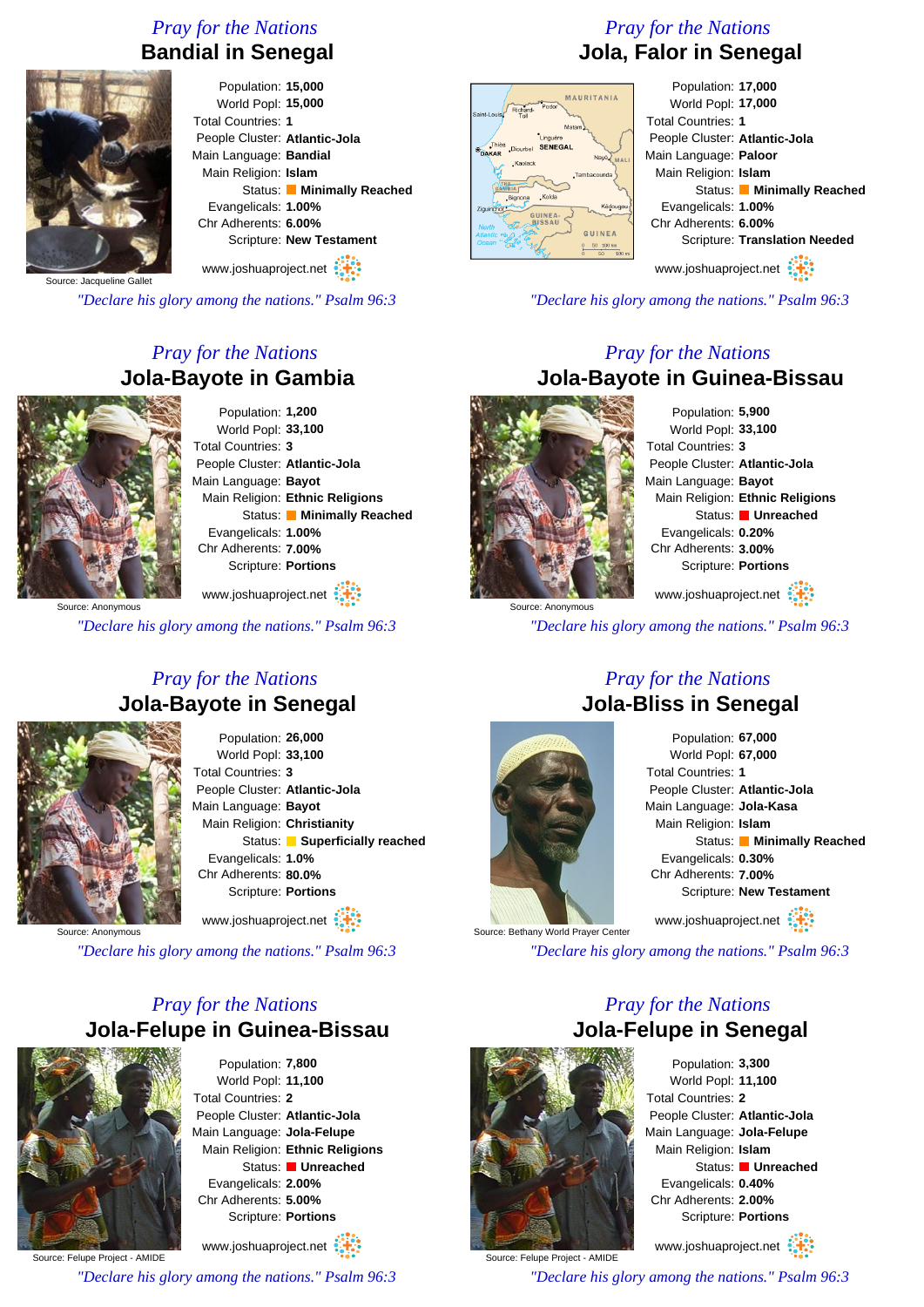# *Pray for the Nations* **Jola-Fonyi in Gambia**



Population: **131,000** World Popl: **493,500** Total Countries: **4** People Cluster: **Atlantic-Jola** Main Language: **Jola-Fonyi** Main Religion: **Islam** Status: **Partially reached** Evangelicals: **4.0%** Chr Adherents: **7.0%** Scripture: **New Testament**

www.joshuaproject.net

Source: Link Up Africa

*"Declare his glory among the nations." Psalm 96:3*

### *Pray for the Nations* **Jola-Fonyi in Mauritania**



Population: **3,800** World Popl: **493,500** Total Countries: **4** People Cluster: **Atlantic-Jola** Main Language: **Jola-Fonyi** Main Religion: **Islam** Status: **Unreached** Evangelicals: **0.50%** Chr Adherents: **5.00%** Scripture: **New Testament**

www.joshuaproject.net

*"Declare his glory among the nations." Psalm 96:3*

#### *Pray for the Nations* **Jola-Gusilay in Senegal**



Population: **25,000** World Popl: **25,000** Total Countries: **1** People Cluster: **Atlantic-Jola** Main Language: **Gusilay** Main Religion: **Islam** Status: **Unreached** Evangelicals: **0.03%** Chr Adherents: **1.00%** Scripture: **Translation Started**

www.joshuaproject.net :

*"Declare his glory among the nations." Psalm 96:3*

#### *Pray for the Nations* **Jola-Hulon in Senegal**



Population: **2,200** World Popl: **2,200** Total Countries: **1** People Cluster: **Atlantic-Jola** Main Language: **Bandial** Main Religion: **Islam** Status: **Unreached** Evangelicals: **0.20%** Chr Adherents: **3.00%** Scripture: **New Testament**

www.joshuaproject.net

*"Declare his glory among the nations." Psalm 96:3*

# *Pray for the Nations* **Jola-Fonyi in Guinea-Bissau**



Population: **700** World Popl: **493,500** Total Countries: **4** People Cluster: **Atlantic-Jola** Main Language: **Jola-Fonyi** Main Religion: **Islam** Status: **Unreached** Evangelicals: **0.00%** Chr Adherents: **3.00%** Scripture: **New Testament** www.joshuaproject.net

Source: Link Up Africa

*"Declare his glory among the nations." Psalm 96:3*

#### *Pray for the Nations* **Jola-Fonyi in Senegal**

Population: **358,000** World Popl: **493,500** Total Countries: **4** People Cluster: **Atlantic-Jola** Main Language: **Jola-Fonyi** Main Religion: **Islam** Status: **Minimally Reached** Evangelicals: **0.01%** Chr Adherents: **22.00%** Scripture: **New Testament**

www.joshuaproject.net

*"Declare his glory among the nations." Psalm 96:3*

# **Jola-Her in Senegal**



Population: **21,000** World Popl: **21,000** Total Countries: **1** People Cluster: **Atlantic-Jola** Main Language: **Kerak** Main Religion: **Islam** Status: **Unreached** Evangelicals: **0.04%** Chr Adherents: **4.00%** Scripture: **Translation Started** www.joshuaproject.net

*"Declare his glory among the nations." Psalm 96:3*

#### *Pray for the Nations* **Jola-Karon in Gambia**



Population: **74,000** World Popl: **87,000** Total Countries: **2** People Cluster: **Atlantic-Jola** Main Language: **Karon** Main Religion: **Ethnic Religions** Status: **Minimally Reached** Evangelicals: **0.50%** Chr Adherents: **20.00%** Scripture: **Portions**

www.joshuaproject.net

Source: Anonymous

*"Declare his glory among the nations." Psalm 96:3*



*Pray for the Nations*